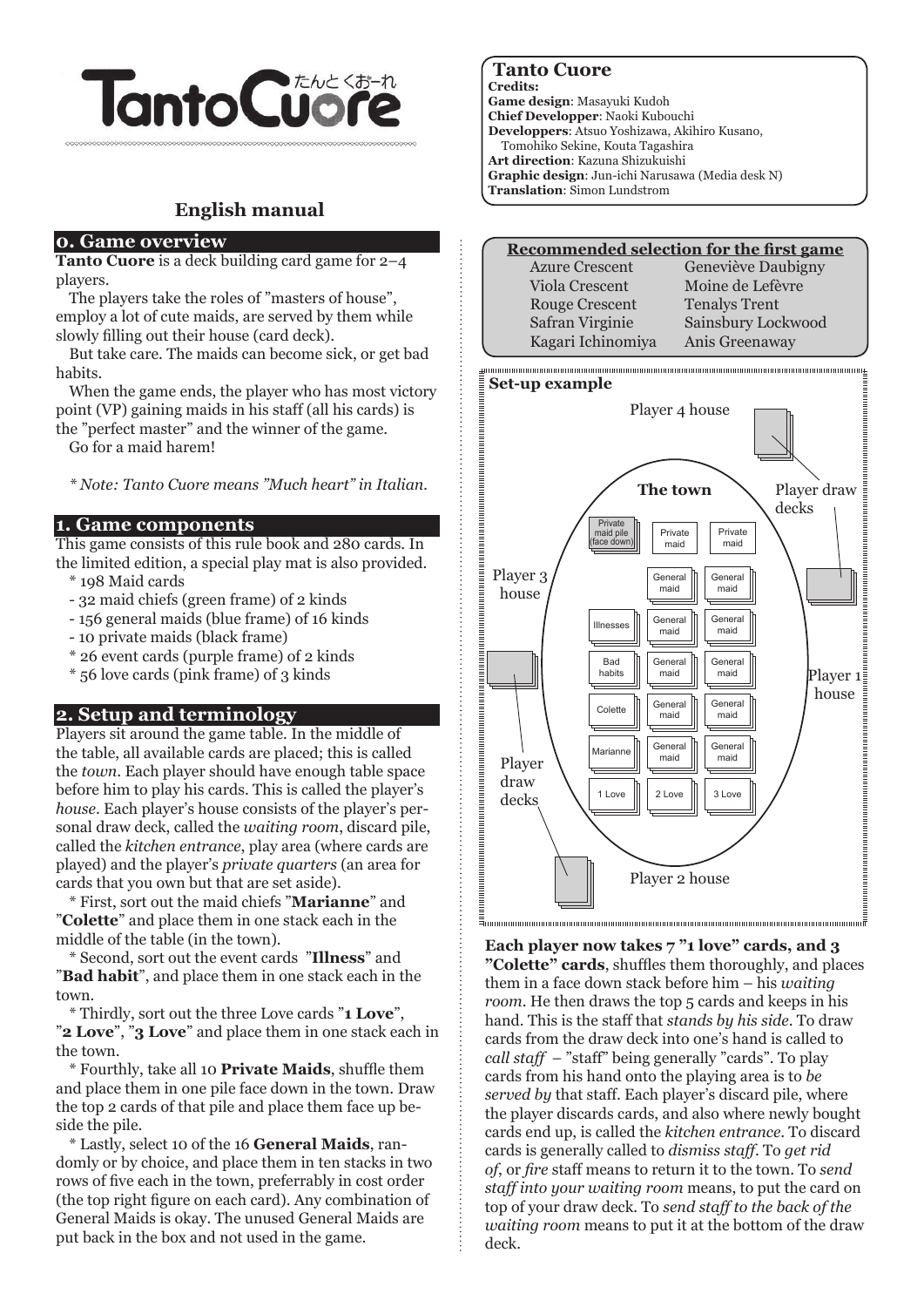## **3. The flow of the game**

Decide starting player in any suitable fashion.

Players take turns, with the starting player taking the first turn. Each turn consists of the following four phases (described in detail later in the rules):

1. **Starting phase** (aka "The start of your turn".Certain set-aside cards activate their effect here)

- 2. **Serving phase** (main game: playing maid cards)
- 3. **Employ phase** (play love cards, employ new staff)
- 4. **Dismiss phase** (dismiss used staff, call new)

When the player has finished all four phases, turn goes to the next player in clockwise order. This continues until the game ends, at which point Victory Points are calculated and the winner is decided.

### **4. The cards**

There are three types of cards in this game: **Maid cards**, **Love cards** and **Event cards**.

## **Maid cards**

There are three types of Maids: *Maid Chiefs*, *General Maids* and *Private Maids*.

**Private Maids** (black frame) are a bit special; they never enter the waiting room (draw deck). Instead, they are always chambermaids, i.e. sitting beside your play area. They are described later in the rules.

**Maid Chiefs** (green frame) mostly only generate Victory Points and have little effect during the game.

**General Maids** (blue frame) are the cards that form the game. You play these during the Serving Phase.

Playing a maid card from your hand (being served by a maid) costs one "serving". Each player has one serving per turn, so basically, the player can only be served by one maid per turn. (However, certain maids generate more "servings" and will thus allow the player be able to be served by more maids).



**Please note: "Maids" in these rules means collectively** *general maids***,** *maid chiefs* **and**  *private maids***. Love cards are not maids, however, they are part of the staff.**

- **1. Title** The maid's title
- **2. Name** The maid's name

**3. Employ cost** – The amount of Love required to employ this maid from the town.

**4. Victory Points** – The number of Victory Points this maid is worth.

**5. Symbol: Callings** – The number of extra staff the player will call (number of cards the player must draw from his deck) when being served by this maid.

**6. Symbol: Love** – The amount of extra Love this maid generates when she serves.

**7. Symbol: Servings** – The number of extra Servings this maid generates.

**8. Symbol: Employments** – The number of extra Employments this maid generates.

**9. Maid category**

**10. Maid effect** – A text describing the effect the maid has.

## **Love cards**

Love cards generate **Love** that is used to *employ* new staff (buy new cards), and are mostly played during the Employ Phase, but can generally be played at any time.

During a turn, **the player may play as many Love cards as he wishes** to add to his amount of Love (he might have gained some Love from the maids he played during the Serving Phase). **No Servings are needed to play Love cards.**

A **"1 Love"** card will give 1 Love, a **"2 Love"** cards will give 2 Love and a **"3 Love"** card will give 3 Love. Obviously enough.

Love is not kept between turns. Any unused Love is lost when the player's turn ends.

#### **1. Name** – card name

:::::::::::::::

**2. Employ cost** – The amount of Love requires to employ this card from the town.

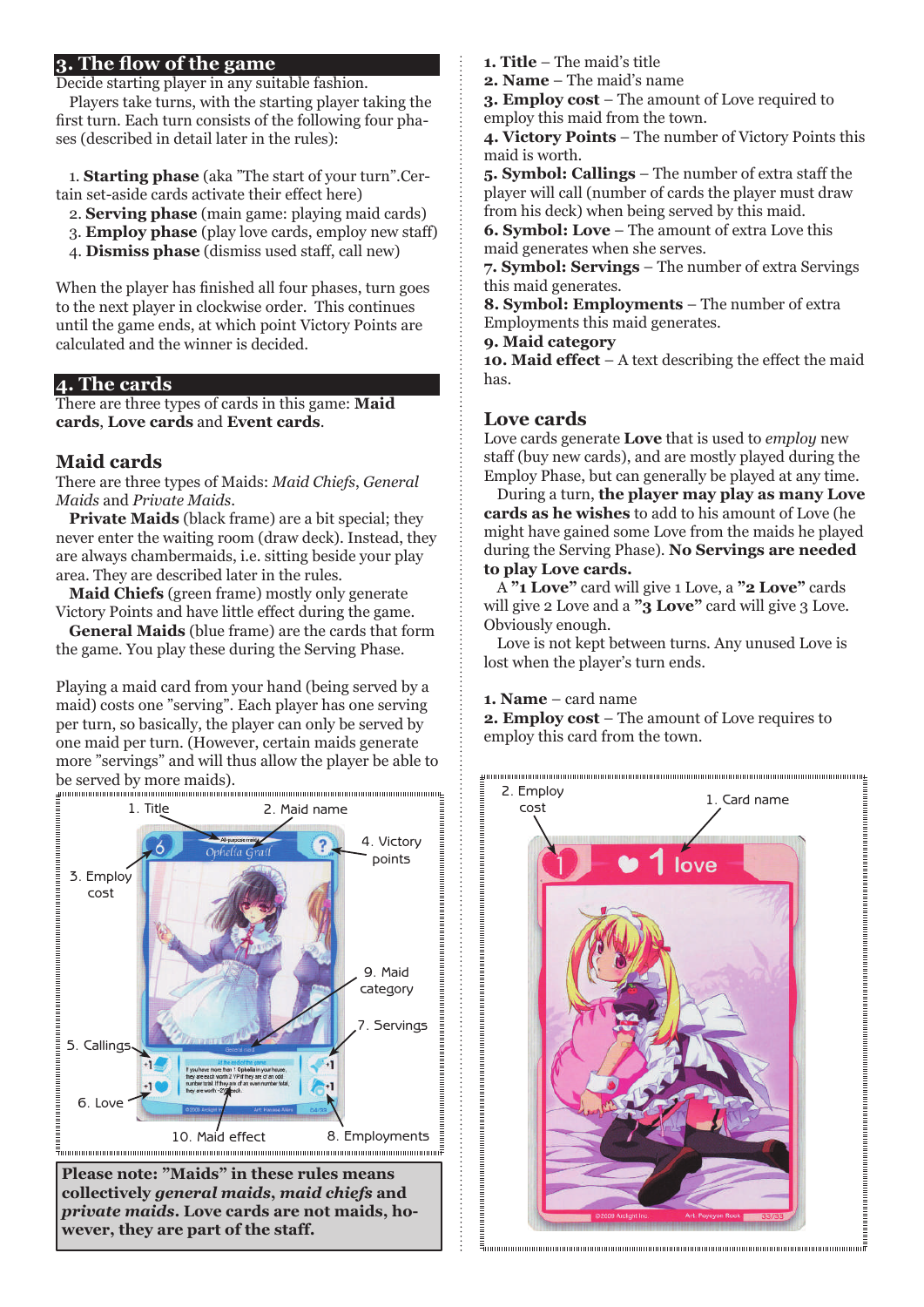## **Event cards**

Event cards are **bad cards that give negative effects** to the owner. They are employed during the Employ phase just like other cards, but they usually don't go into the player's decks. Instead, they are placed onto any player's Private Quarters or Chambermaid (chamber maids are maids that have been sent to the players Private Quarters, more on that later). The player who receives this card becomes the owner of the card and suffers the effects.



## **1. Card name**

**2. Employ cost** – the amount of Love required to employ this card.

#### **3. Victory Points**

**4. Event effect** – The effect the card will have when employed and/or owned.

## **5. Phase details**

#### **5-1 Starting phase**

During this phase, effects from certain *Private/Chambermaids* and *Event Cards* take place. Each Private/ Chambermaid has the timing of her effect noted on the card, and their effect can only take place once per turn.

Private/Chambermaids who are *ill* do not generate their effect.

A player who has a Illness card placed on any of his Private/Chambermaids may, during the Starting Phase, dismiss a "3 Love" card in order to get rid of the illness (return it to the Town).

As soon as a Private/Chambermaid gets rid of her Illness, she may use her effect immediately.

## **5-2 Serving Phase**

The main phase. It's during this phase that the player plays (is served by) General Maids (sometimes even Maid Chiefs) to gain their effects.

**Being served by a maid costs** (unless anything else is stated) **one (1) "serving", and each player gets only one serving at the start of his Serving Phase**. This means that each player can only be served by one maid per turn, unless he is served by a maid that generates more servings. (Please note that only playing maid cards from your hand costs servings. Gaining effects from chambermaids (see later) does not cost Servings).

When a player is served by a maid, he first receives the bonuses described by the symbols on the card – *Servings*, *Callings*, *Love* and *Employments*. Of these, **Callings are used immediately**; the player must call the specified number of staff from his waiting room (draw cards from his deck) as soon as he receives Callings. If there are any maids among the staff the player calls, they may serve the player during this same Serving Phase (provided the player has Servings left).

**Servings, Love and Employments, though, are stacked.** Servings must be used during the Serving Phase, and Employments and Love are used during the Employ Phase, but they do not need to be used immediately. However, no Servings, Love or Employments carry over into the next turn – they are all lost in the players' Dismiss Phase.

**Any text on the maid card is resolved after the player has received the symbol bonuses.**

Certain maids may, instead of serving the player, become *chambermaids*. To chambermaid a maid means to set her aside from the playing area, in the player's Private Quarters (the area beside the play area, reserved for set-aside cards). **Chambermaids will not be dismissed during the Dismiss phase**, but the player retains ownership. For details, see "6. Chambermaids".

If nothing else is stated, the serving phase ends when the player decides to end it. Usually, it ends when the player has no more Servings or maids by his side. Strictly spoken, however, the phase does not end just because the player runs out of Servings; any effects that must take place during the Serving phase may still be applied even if the player has no Servings left. As stated earlier, no Servings are carried over to the next turn.

## **5-3 Employ Phase**

After the player has been served by his maid(s), he may *employ staff* from the town, which means buy a card from the town. A player can only employ 1 staff member per turn, unless maid effects have increased this number.

**To employ a card, the player must have the necessary amount of Love to give to the new staff member.** The player may, in the Employ Phase, play any amount of Love cards from his hand to add to any Love he might have gained from being served by maids during the Serving. It does not cost any Servings to play Love cards.

**Employing one staff member costs also 1 Employment.** Each player gets only 1 Employment at the start of each of his Employ Phases, which means he may employ at least 1 staff member per turn. Howe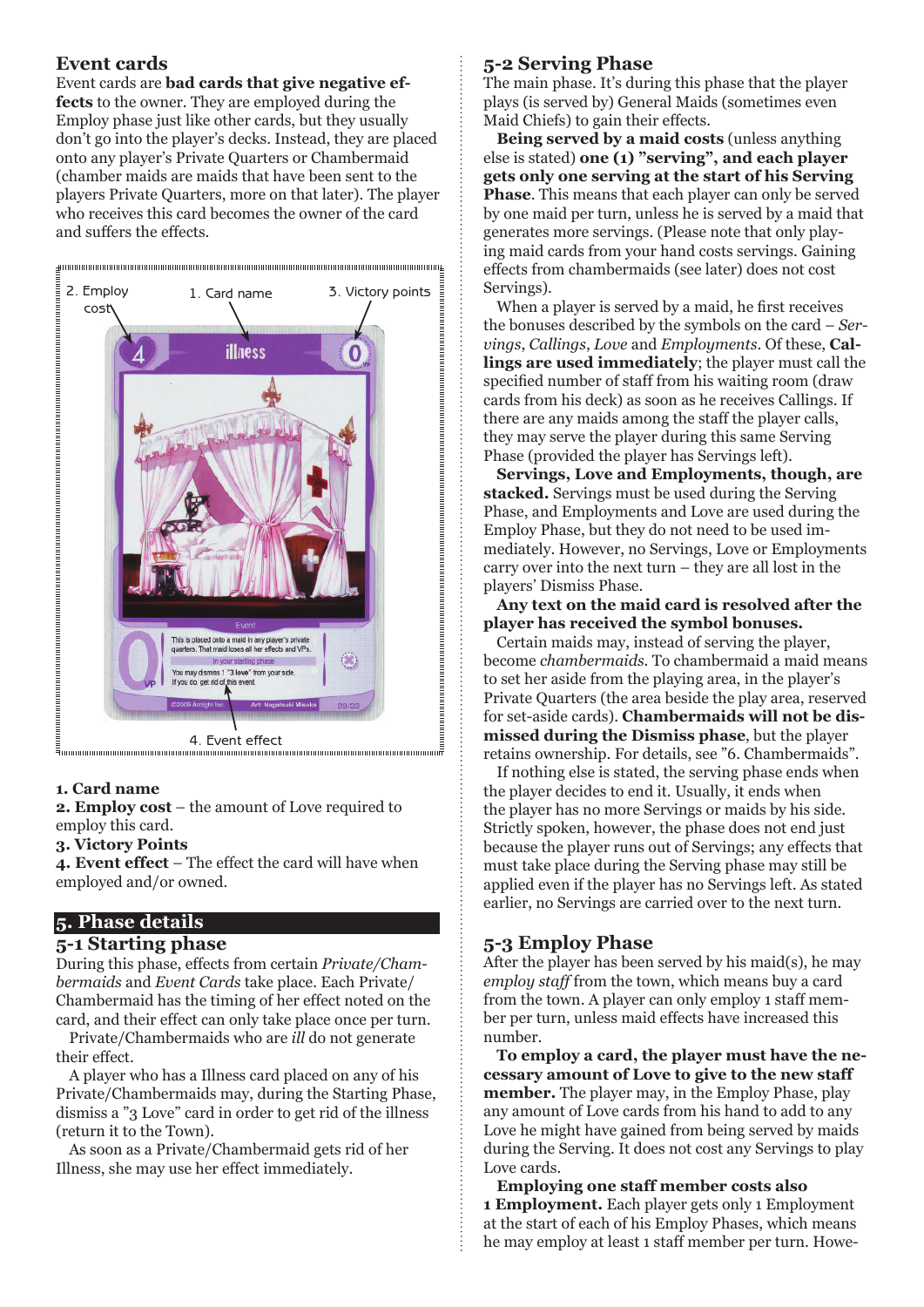ver, if the player has gained more Employments from maid effects, he may employ as much staff as his number of Employments allow, but he must have enough Love to give to all of the employed staff.

**If a player wants a** *Private Maid* **he can only employ one of the two face-up Private Maids.** As soon as anyone employs a Private Maid, draw the next card from the Private Maid stack to replace her.

**Newly employed General Maids and Love go to your kitchen entrance, whereas Private Maids go to your Private Quarters, and Events go to any player's Private Quarters.** Please note that no newly employed staff goes into your waiting room (draw deck) or to your side (hand), nor into any other player's kitchen entrance, unless specifically stated.

The Employment Phase ends when the player runs out of Employments or Love, or, strictly spoken, when he decides to end it.

## **5-4 Dismiss Phase**

The final part of a player's turn. **All staff that served the player, and all staff still by his side, are dismissed** (all played cards and cards left in hand are put in the player's discard pile). However, the staff in the player's Private Quarters (Private Maids, Chambermaids, Event cards etc) stay where they are, they are not dismissed.

**Next, the player calls five staff members from the waiting room** (draws five cards from his deck). If the waiting room runs out of staff (no cards in the draw pile), the player calls as many as he can, then all staff in the kitchen entrance rush in total disorder to the waiting room (shuffle the discard pile and form a new draw deck) and then the player calls those missing.

As mentioned earlier, **all excess Love, Servings and Employments are lost at this point. They do not carry over to the next turn.**

#### **Generally about the reshuffling the deck:**

The staff doesn't reorganize just because the Waiting Room is empty. They don't notice anything until the master Calls and no one is there. When that happens, they run so chaotically to the Waiting Room that they're all mixed up and the ones who happen to end up closest to the door go to their master's side.

Technically spoken, this means that you don't reshuffle your discard pile until you must draw a card and your draw deck is empty.

| Art credits:                          |                  |                     |
|---------------------------------------|------------------|---------------------|
| Adumi Tohru                           | Isiga            | Inugami Kira        |
| Ekusa Takahito                        | Ozaki Hiroki     | <b>CARNELIAN</b>    |
| Kawaku                                | Kusaka Souji     | <b>KEI</b>          |
| <b>COMTA</b>                          | Sato Satoru      | Tachikawa Mushimaro |
| Tokumi Yuiko                          | Nagatsuki Misoka | Nana                |
| Nanase Aoi                            | Hayase Akira     | Harada Takehito     |
| Fujima Takuya                         | Poyoyon Rock     | Matoki Misa         |
| Minase Rin                            | Miyashita Miki   | Yamadori Ofu        |
| Ruchie                                |                  |                     |
| <b>Cover illustration: Nanase Aoi</b> |                  |                     |

#### **6. Details: Chambermaids**

Certain maids have the title *Chambermaid* or *Chambermaid chief*. These may become Chambermaids, which means they can be **set aside of the playing area, in the player's Private Quarters, instead of serving the player.** None of their bonuses or effects will happen and they and will not be dismissed in the Dismiss phase. They will stay in the player's private quarters until the end of the game or some effect forces them away. The player retains ownership and any Victory Points are still valid.

To chambermaid a maid usually costs 1 Serving, but chambermaiding a maid chief can cost 2 Servings – it's noted on the card.

Some Chambermaids have a so-called *Chambermaid Bonus*. The Chambermaid bonus is not applicable unless the maid is a chambermaid, and can thus not be activated if you are served by her normally or, in the case of end-game Victory Point bonuses, she is in your waiting room when the game ends.

#### **7. Details: Private Maids**

Private Maids can be seen as *instant chambermaids*. **Once employed, a Private Maid goes straight to your private quarters and will generate her effect once (and only once) each turn.** Some Private Maids are sent to other players' private quarters instead and might generate bad effects. **They can never enter any waiting room nor kitchen entrance.**

A player may only employ (or gain from a card effect) one of the two face-up Private Maids. When one of these are employed, draw the next Private Maid from the stack in town (if possible).

**Gaining the effect of a Private Maid does not cost any Servings.** Each Private Maid effect has its own timing, please refer to the card text. Also, please note that the symbol bonuses on Private Maids sometimes are conditional; again, refer to the card text.

A player may employ any number of Private Maids but **each player can only have one active Private Maid at any given time.** If a player with a Private Maid gains a new Private Maid, the new maid is placed on top of his former one, who loses all her effects **except her VP and/or end game bonuses**. The player may not change the order of his personal stack of Private Maids.

If a Private Maid is *fired*, she is placed face down at the bottom of the Private Maid draw pile in town.

#### **8. Details: Events**

Events are cards with bad effects. They never enter any player's kitchen entrance. Instead, they are put on any other player's private quarters (or private/chambermaid). You may put an event on your own private quarters or private/chambermaid if you wish.

## **8-1 Bad Habits**

A Bad Habit card must, when employed or gained by a card effect, be sent into **Private Quarters containing at least one Private Maid, Chambermaid or Chambermaid chief.** The active player decides which player should get the Bad Habit. The player who receives the Bad Habit cannot refuse it, unless he has a card